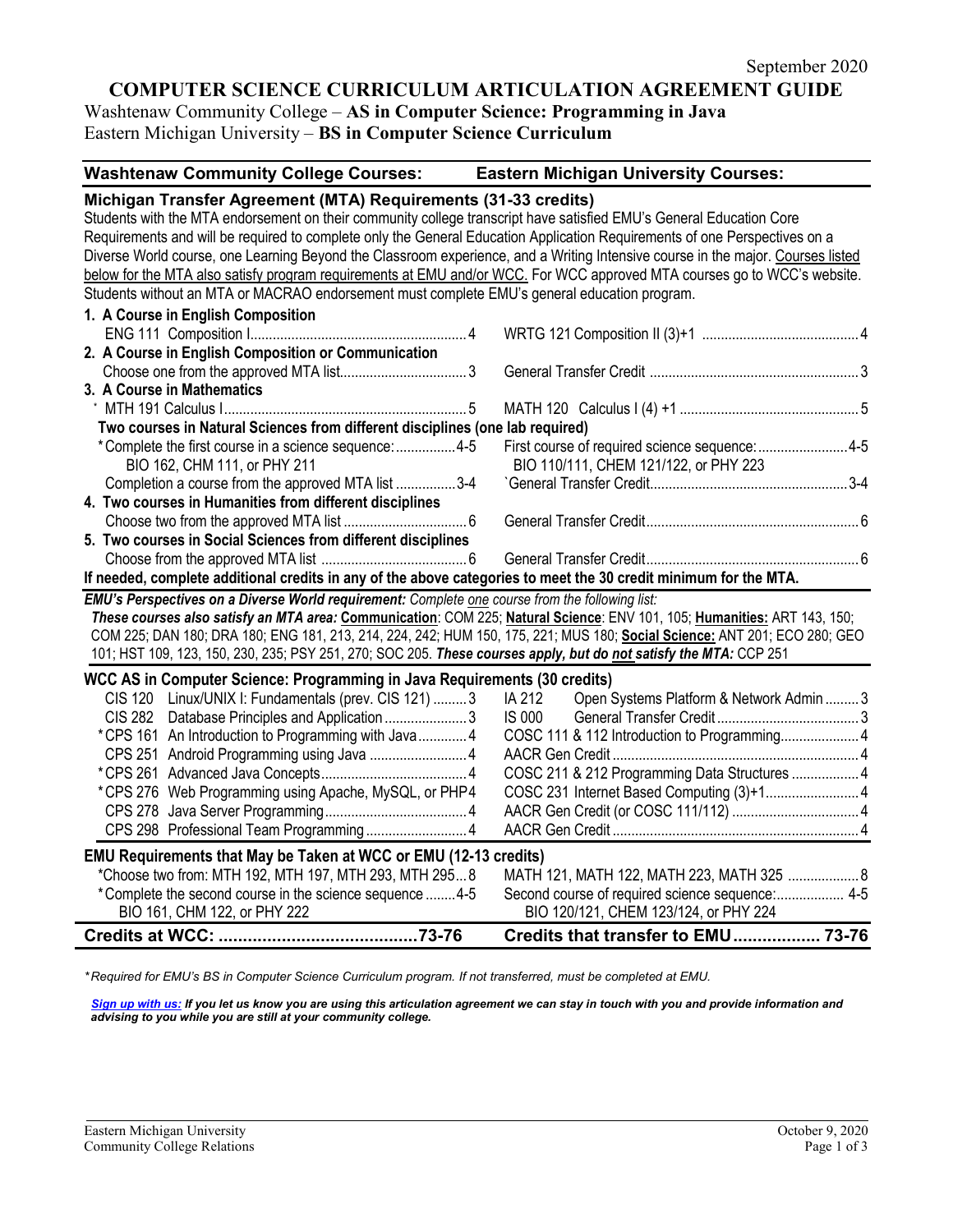## **COMPUTER SCIENCE CURRICULUM ARTICULATION AGREEMENT GUIDE**

Washtenaw Community College – **AS in Computer Science: Programming in Java** Eastern Michigan University – **BS in Computer Science Curriculum**

## **Completion of the BS in Computer Science Curriculum**

## **Major Requirements (49 credits)**

**Mathematics Requirements (3 credits)** STAT 360 Statistical Methods ..........................................3

#### **Required Computer Science Courses (26 credits)**

| <b>COSC 221</b>  | Computer Organization 13                 |  |
|------------------|------------------------------------------|--|
| <b>COSC 311</b>  | Algorithms and Data Structures4          |  |
| <b>COSC 314</b>  | Computational Discrete Structures 4      |  |
| COSC 321         |                                          |  |
| COSC 341         | Programming Languages4                   |  |
| <b>COSC 381</b>  | Software Engineering Solutions4          |  |
| <b>COSC 481W</b> | Software Engineering and Senior Project3 |  |

#### **Restricted Elective Courses (20 credits)**

Five courses from the following:........................................20 A minimum of two courses must be from List A and the remaining courses may be selected from either list.

#### List A

| COSC 423        | Computer Operating Systems (4)    |
|-----------------|-----------------------------------|
| <b>COSC 439</b> | Computing Network Principles (4)  |
| <b>COSC 444</b> | Found of Automata & Languages (4) |
| COSC 471        | Database Principles (4)           |

#### List B

- COSC 374 Applied Cryptography (4)
- COSC 411 Algorithm Design & Analysis (4)
- COSC 421 Systems Programming (4)
- COSC 422 Intro to Microprocessors (4)<br>COSC 426 Software Dylpmnt for Mobile
- COSC 426 Software Dvlpmnt for Mobile Devices (4)<br>COSC 436 Web Programming (4)
- COSC 436 Web Programming (4)<br>COSC 445 Compiler Construction
- Compiler Construction (4)
- COSC 456 Computer Graphics (4)<br>COSC 457 Computer Game Progra
- Computer Game Programming (4)
- COSC 461 Heuristic Programming (4)<br>COSC 462 Introduction to Information
- Introduction to Information Retrieval (4)
- COSC 472 Big Data I (4)
- COSC 473 Big Data II (4)
- COSC 480 Special Topics (4)

#### **LBC Requirement**

Students must complete one Learning Beyond the Classroom course or noncredit experience offered by EMU. Consult undergraduate catalog or major advisor for options.

*<sup>1</sup> Fulfills EMU's Writing Intensive requirement.*